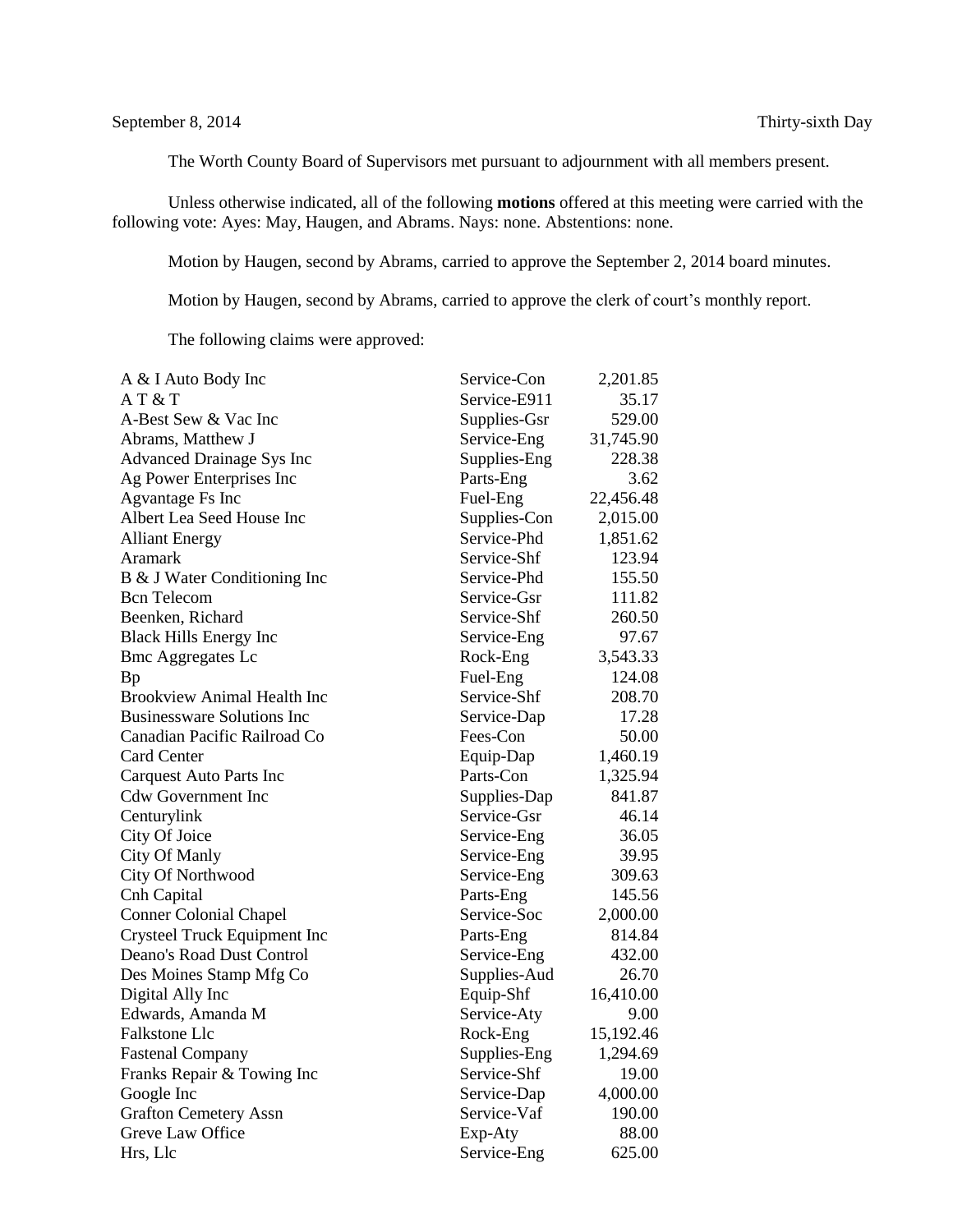| Huber Supply Co Inc                               | Service-Eng  | 105.00           |
|---------------------------------------------------|--------------|------------------|
| Huftalin, Raymond                                 | Equip-Ema    | 130.49           |
| I35/105 Welcome Center Inc.                       | H/M Tax-Org  | 6,185.00         |
| Ia County Recorders Assn                          | Edu-Rec      | 50.00            |
| Ia Dept Of Revenue                                | Edu-Asr      | 75.00            |
| Ia Division Of Labor Service                      | Service-Gsr  | 40.00            |
| Imwca                                             | Wkcomp-Ins   | 8,931.00         |
| <b>Interstate Motor Trucks Inc</b>                | Parts-Eng    | 39.04            |
| Ip Pathways                                       | Service-Dap  | 861.25           |
| Isac                                              | Edu-It/Gis   | 680.00           |
| Joe's Collision & Performance                     | Service-Shf  | 114.05           |
| L R Falk Const Co                                 | Rock-Eng     | 208,248.51       |
| Mail Services Llc                                 | Service-Trs  | 279.85           |
| Marco Inc                                         | Service-Trs  | 107.50           |
| Mark's Tractor Inc                                | Parts-Eng    | 273.28           |
| Martin Marietta Materials Inc                     | Rock-Eng     | 16,795.04        |
| <b>Mason City Fire And Rescue</b>                 | Service-Mex  | 300.00           |
| Mason City Glass Service                          | Service-Gsr  | 1,526.00         |
| Mc Clure Engineering Co                           | Service-Ndp  | 420.00           |
| Mediacom                                          | Service-Gsr  | 1,373.58         |
| Mental Health Ctr Of N Ia Inc                     | Service-Shf  | 364.00           |
| <b>Midwest Technology Services</b>                | Equip-Dap    | 315.89           |
| Msc Industrial Supply Co                          | Supplies-Eng | 1,086.47         |
| Niacog                                            | Service-Tra  | 6,637.65         |
| N-K Booster Club                                  | Service-Shf  | 100.00           |
| North Iowa Ready Mix Inc                          | Service-Eng  | 361.36           |
| North Woods Cabinetry Inc                         | Service-Rec  | 175.00           |
| Northwood Electric Inc                            | Service-Shf  | 50.80            |
| Northwood Sanitation Llc                          | Service-Gsr  | 181.50           |
| Northwood True Value                              | Supplies-Eng | 191.24           |
| Nuss Truck & Equipment                            | Parts-Eng    | 2,247.73         |
| <b>Olson Trading Post Inc</b>                     | Supplies-Eng | 364.91           |
| <b>Pitney Bowes</b>                               | Supplies-Trs | 50.14            |
| <b>Premier Cleaners</b>                           | Service-Shf  | 86.97            |
| Printing Services Inc                             | Supplies-Dap | 78.00            |
| Pritchard's Of Northwood Inc                      | Service-Shf  | 2,189.34         |
| <b>Purchase Power</b>                             | Postage-Trs  | 2,517.38         |
| Quam, Bruce                                       | Service-Ema  | 90.00            |
| <b>Ram Systems</b>                                | Service-Phd  | 685.00           |
| Reinhart Food Service Llc                         | Supplies-Shf | 324.41           |
| Swanson, Dorene K                                 | Service-Aty  | 9.00             |
| The Samuels Group Inc                             | Service-Con  | 7,139.33         |
| Thofson, Steven                                   | Service-Gsr  | 57.50            |
| <b>U S Postal Service</b>                         | Postage-Asr  | 416.60           |
| <b>Ultramax</b>                                   | Equip-Shf    | 1,500.00         |
| Us Cellular                                       | Service-Eng  | 146.60           |
| Vanguard Appraisals Inc                           | Service-Dap  | 3,300.00         |
| <b>Verizon Wireless</b>                           | Service-Shf  | 1,283.40         |
|                                                   |              |                  |
| Waste Management                                  | Service-Eng  | 407.70<br>102.71 |
| Winnebago Coop Telephone Assn<br>Winn-Worth Betco | Service-Eng  |                  |
|                                                   | H/M Tax-Org  | 9,277.51         |
| Worth Co Historical Society                       | H/M Tax-Org  | 6,185.00         |
| <b>Worth County Fair</b>                          | H/M Tax-Org  | 9,277.51         |